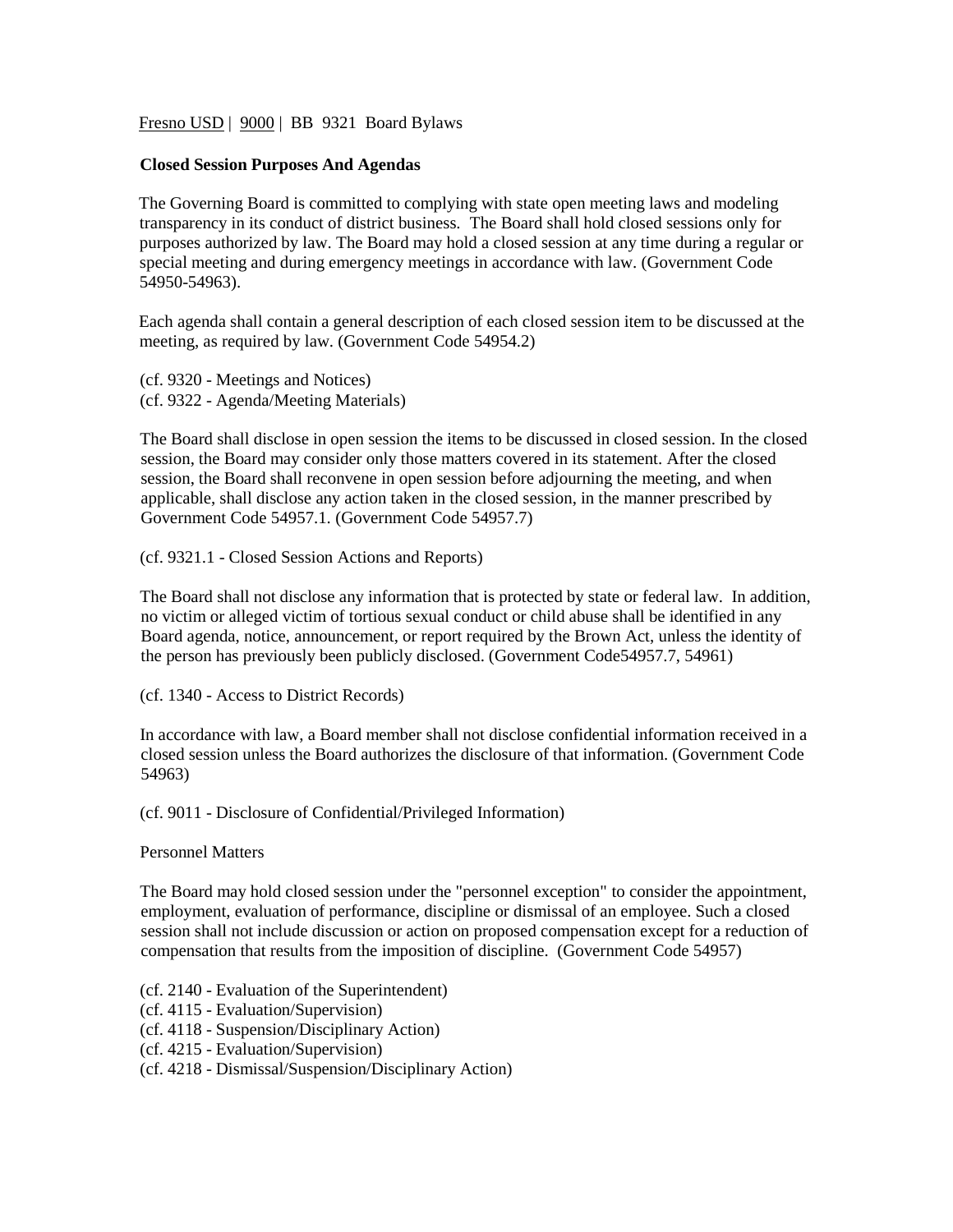The Board may also hold a closed session to hear complaints or charges brought against an employee by another person or employee, unless the employee requests an open session. (Government Code 54945)

Before the Board holds a closed session on specific complaints or charges brought against an employee, the employee shall receive written notice of their right to have the complaints or charges heard in open session if desired. This notice shall be delivered personally or by mail at least 24 hours before the time of the session. (Government Code 54957)

(cf. 1312.1 - Complaints Concerning District Employees) (cf. 4112.9/4212.9/4312.9 - Employee Notifications)

The Board may hold a closed session to discuss a district employee's application for early withdrawal of funds in a deferred compensation plan when the application is based on financial hardship arising from an unforeseeable emergency due to illness, accident, casualty, or other extraordinary event, as specified in the deferred compensation plan. (Government Code 54957.10)

Agenda items related to district employee appointments and employment shall describe the position to be filled. Agenda items related to performance evaluations shall specify the title of the employee being reviewed. Agenda items related to employee discipline, dismissal, or release require no additional information. (Government Code 54954.5)

Negotiations/Collective Bargaining

Unless otherwise agreed upon by the parties involved, the following shall not be subject to the Brown Act: (Government Code 3549.1)

- 1. Any meeting and negotiating discussion between the district and a recognized or certified employee organization
- 2. Any meeting of a mediator with either party or both parties to the meeting and negotiating process
- 3. Any hearing, meeting or investigation conducted by a fact finder or arbitrator
- 4. An executive (closed) session of the district or between the district and its designated representative for the purpose of discussing its position regarding any matter within the scope of representation and instructing its designated representatives.

(cf. 4140/4240/4340 - Bargaining Units) (cf. 4143/4243 - Negotiations/Consultation) (cf. 4143.1/4243.1 - Public Notice - Personnel Negotiations)

The Board may meet in closed session to review the Board's and/or instruct its designated representative regarding employee salaries, salary schedules or compensation paid in the form of fringe benefits of its represented and unrepresented employees. Prior to the closed session, the Board shall identify its designated representative in open session. Any closed session held for this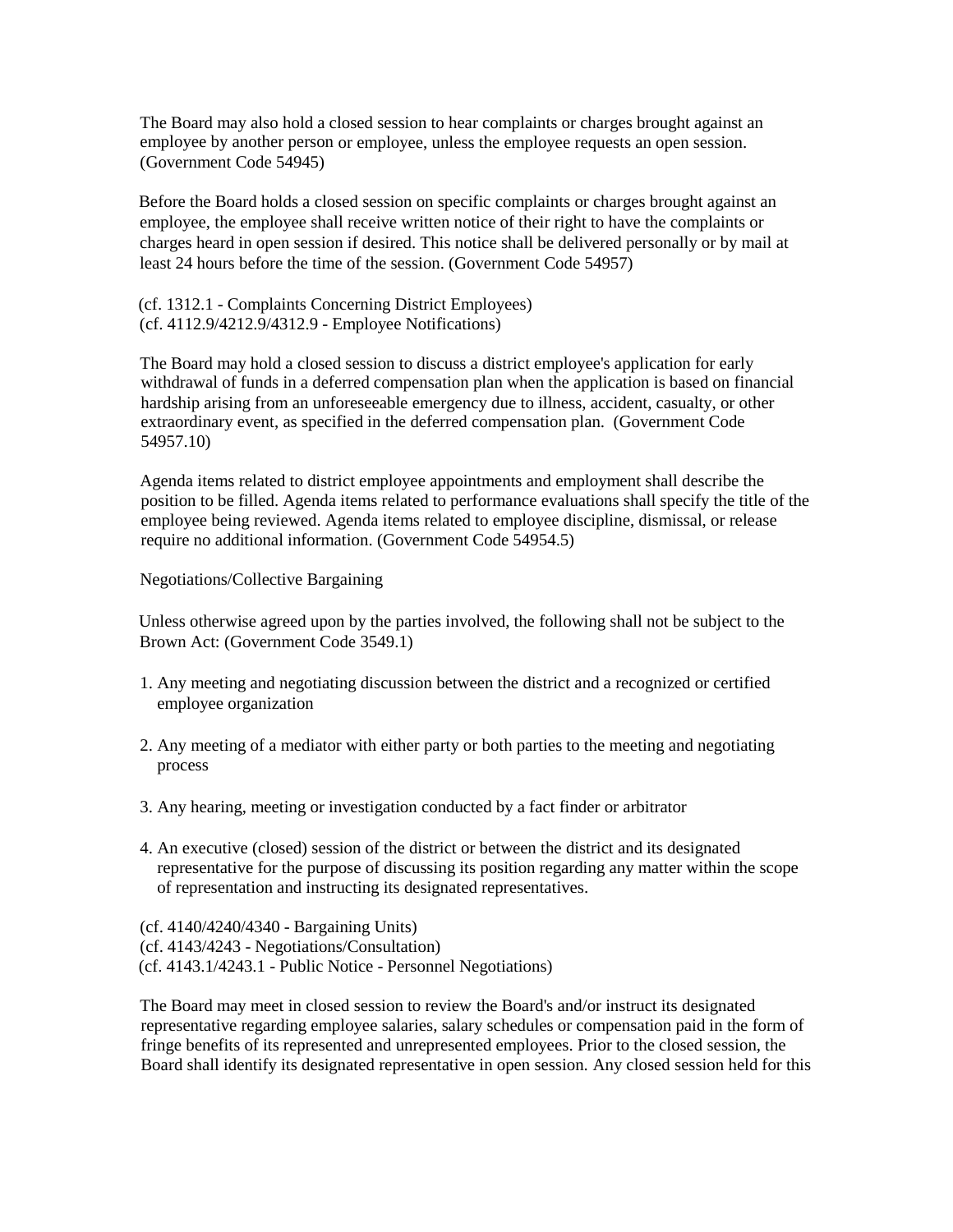purpose may include discussions of the district's available funds and funding priorities, but only insofar as they relate to providing instructions to the Board's designated representative. (Government Code 54957.6)

(cf. 2121 - Superintendent's Contract)

Closed sessions may take place prior to and during consultations and discussions with representatives of employee organizations and unrepresented employees. For unrepresented employees, closed sessions held pursuant to Government Code 54957.6 shall not include final action on the proposed compensation of one or more unrepresented employees. (Government Code 54957.6)

For represented employees, the Board may also meet in closed session regarding any other matter within the statutorily provided scope of representation. (Government code 54957.6) The Board also may meet in closed session with a state conciliator or mediator who has intervened in these proceedings regarding any of the purposes enumerated in Government Code 54957.6.

Agenda items related to negotiations shall specify the name of the district's designated representative(s) attending the closed session. If circumstances necessitate the absence of a specified designated representative, an agent or designee may participate in place of the absent representative as long as the name of the agent or designee is announced at an open session held prior to the closed session. The agenda shall also specify the name of the organization representing the employee(s) or the position title of the unrepresented employee who is the subject of the negotiations. (Government Code 54954.5)

## Matters Related to Students

The Board shall meet in closed session to consider the expulsion of a student, unless the student submits a written request at least five days before the date of the hearing that the hearing be held in open session. Regardless of whether the expulsion hearing is conducted in open or closed session, the Board may meet in closed session for the purpose of deliberating and determining whether the student should be expelled. (Education Code 48918)

(cf. 5144.1 - Suspension and Expulsion/Due Process)

(cf. 5144.2 - Suspension and Expulsion/Due Process (Students with Disabilities)

The Board shall meet in closed session to address any student matter that may involve disclosure of confidential student information, or to consider a suspension, disciplinary action, or any other action against a student except expulsion. If a written request for open session is received from the parent/guardian or adult student, it will be honored to the extent that it does not violate the privacy rights of any other student. (Education Code 35146, 48912, 49070)

(cf. 5117 - Interdistrict Attendance) (cf. 5119 - Students Expelled from Other Districts) (cf. 5125.3 - Challenging Student Records) (cf. 5144 - Discipline)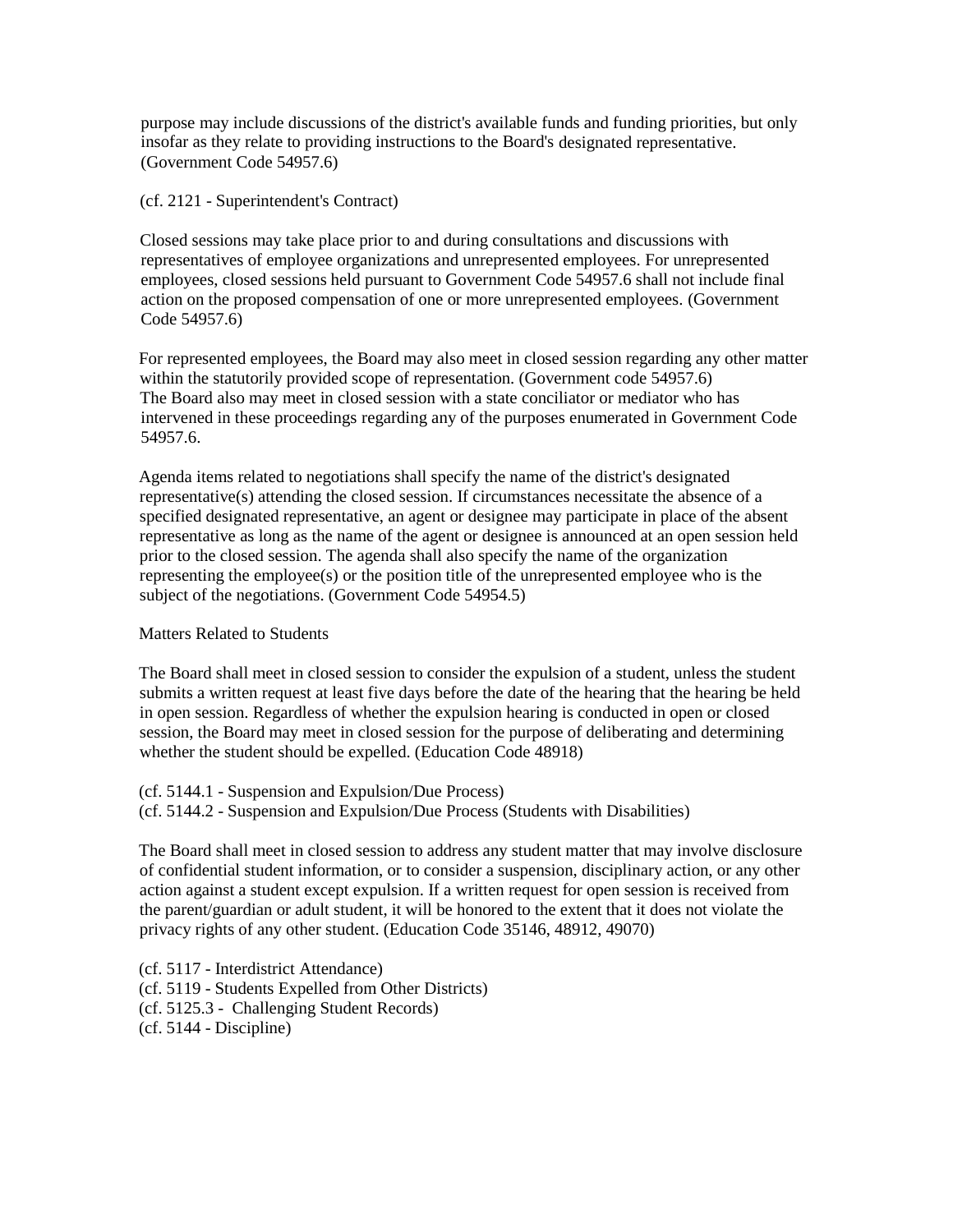Agenda items related to student matters shall briefly describe the reason for the closed session, such as "student expulsion hearing" or "grade change appeal," without violating the confidentiality rights of individual students. The student shall not be named on the agenda, but a number may be assigned to the student in order to facilitate record keeping. The agenda shall also state that the Education Code requires closed sessions in these cases in order to prevent the disclosure of confidential student record information.

(cf. 5125 - Student Records)

Security Matters

The Board may meet in closed session with the Governor, Attorney General, district attorney, district legal counsel, sheriff or chief of police, or their respective deputies, or a security consultant or a security operations manager, on matters posing a threat to the security of public buildings; to the security of essential public services, including water, drinking water, wastewater treatment, natural gas service, and electric service; or to the public's right of access to public services or public facilities. (Government code 54957)

(cf. 0450 - Comprehensive Safety Plan)

(cf. 3515 - Campus Security)

(cf. 3516 - Emergencies and Disaster Preparedness Plan)

The Board may meet in closed session during an emergency meeting held pursuant to Government Code 54956.6 to meet with law enforcement officials for the emergency purposes specified in Government Code 54957 if agreed to by a two-thirds vote of the Board members present. If less than two-thirds of the members are present, then the Board must agree by a unanimous vote of the members present. (Government Code 54956.5)

Agenda items related to security matters shall specify the name of the law enforcement agency and the title of the officer, or name of applicable agency representative and title, with whom the Board will consult. (Government Code 54954.5)

Conference with Real Property Negotiator

The Board may meet in closed session with its real property negotiator prior to the purchase, sale, exchange or lease of real property by or for the district in order to grant its negotiator the authority regarding the price and terms of payment for the property. (Government Code 54956.8)

Before holding the closed session, the Board shall hold an open and public session to identify its negotiator(s) and the property under negotiation and to specify the person(s) with whom the negotiator may negotiate. (Government Code 54956.8)

For purposes of real property transactions, negotiators may include members of the Board. (Government Code 54956.8)

Agenda items related to real property negotiations shall specify the district negotiator attending the closed session. If circumstances necessitate the absence of a specified negotiator, an agent or designee may participate in place of the absent negotiator as long as the name of the agent or designee is announced at an open session held prior to the closed session. The agenda shall also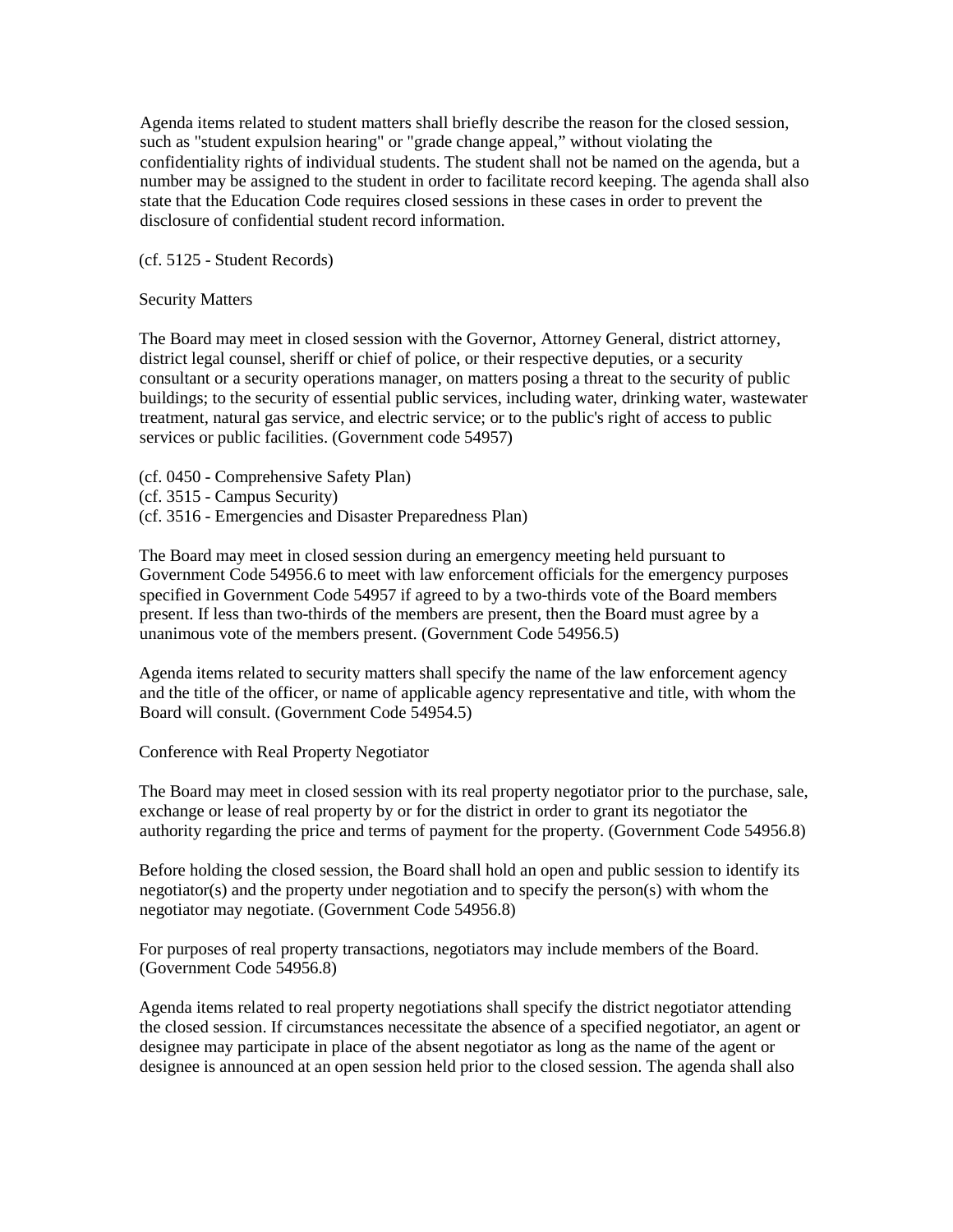specify the name of the negotiating parties and the street address of the real property under negotiation. If there is no street address, the agenda item shall specify the parcel number or another unique reference of the property. The agenda item shall also specify whether instruction to the negotiator will concern price, terms of payment, or both. (Government Code 54954.5)

## Pending Litigation

Based on the advice of its legal counsel, the Board may hold a closed session to confer with or receive advice from its legal counsel regarding a pending litigation when a discussion of the matter in open session would prejudice the district's position in the litigation. For this purpose, "litigation means any adjudicatory proceeding, including eminent domain, before a court, administrative body exercising its adjudicatory authority, hearing officer, or arbitrator. (Government Code 54956.9)

Litigation is considered "pending" in any of the following circumstances (Government Code 54956.9):

1. Litigation to which the district is a "party" has been initiated formally. (Government code 54956.9(a))

2. A point has been reached where, in the Board's opinion based on the advice of legal counsel and on the "existing facts and circumstances", there is a "significant exposure to litigation" against the district, or the Board is meeting solely to determine whether, based on existing facts or circumstances, a closed session is authorized (Government Code 54956.9(b)

Existing facts and circumstances for these purposes are limited to the following: (Government Code 54956.9)

1. Facts and circumstances that might result in litigation against the district but which the district believes are not yet known to potential plaintiffs and which do not need to be disclosed.

2. Facts and circumstances including, but not limited to, an accident, disaster, incident or transactional occurrence which might result in litigation against the district, which are already known to potential plaintiffs, and which must be publicly disclosed before the closed session or specified on the agenda.

3. The receipt of a claim pursuant to the Tort Claims Act or a written threat of litigation from a potential plaintiff. The claim or written communication must be available for public inspection.

(cf. 3320 - Claims and Actions Against the district)

4. A threat of litigation made by a person in an open meeting on a specific matter within the responsibility of the Board.

5. A threat of litigation made by a person outside of an open meeting on a specific matter within the responsibility of the Board, provided that the district official or employee receiving knowledge of the threat made a record of the statement before the meeting and the record is available for public inspection. Such record does not need to identify an alleged victim of tortious sexual conduct or anyone making a threat on their behalf or identify an employee who is the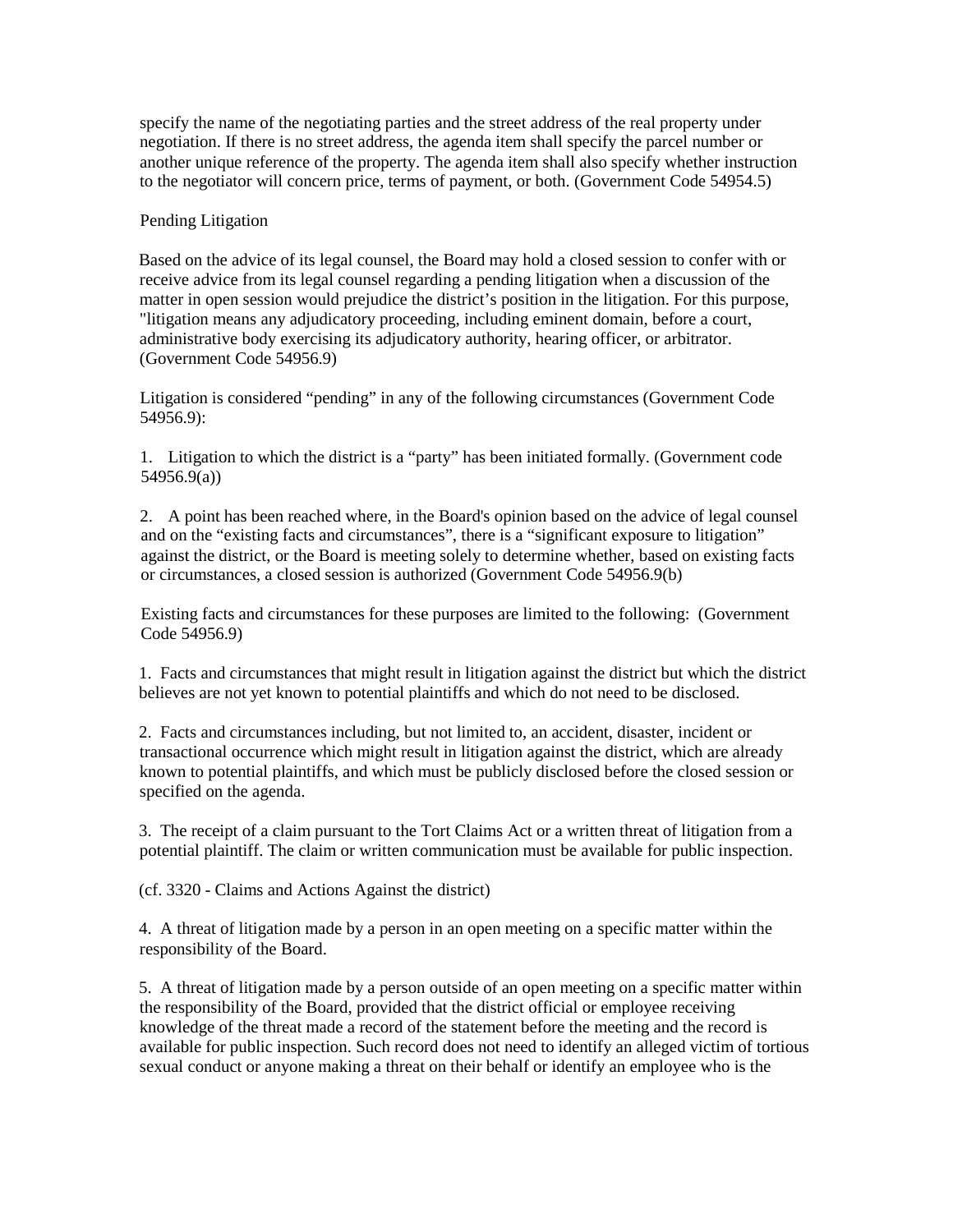alleged perpetrator of any unlawful or tortious conduct, unless the identity of this person has been publicly disclosed.

Based on existing facts and circumstances, the Board has decided to initiate or is deciding whether to initiate litigation. (Government Code 54956.9(c)

Before holding a closed session pursuant to the pending litigation exception, the Board shall state on the agenda or publicly announce the subdivision of Government code 54956.9 under which the closed session is being held. If authority is based on Government Code 54956.9(a), the Board shall either state the title or specifically identify the litigation to be discussed or state that doing so would jeopardize the district's ability to effectuate service of process upon unserved parties or to conclude existing settlement negotiations to its advantage. (Government code 54956.9)

Agenda items related to pending litigation shall be described as a conference with legal counsel regarding "Existing Litigation" or "Anticipated Litigation." (Government Code 54954.5)

"Existing litigation" items shall identify the name of the case specified by either the claimant's name, names of parties, or case or claim number, unless the Board states that to identify the case would jeopardize service of process or existing settlement negotiations. (Government Code 54954.5).

"Anticipated litigation" items shall state that there is significant exposure to litigation pursuant to Government Code 54956.9(b) and shall specify the potential number of cases. When the district expects to initiate a suit, items related to anticipated litigation shall state that the discussion relates to the initiation of litigation pursuant to Government Code 54956.9(c) and shall specify the potential number of cases. The agenda or an oral statement before the closed session may be required to provide additional information regarding existing facts and circumstances described in item #2 b-e above. (Government Code 54954.5)

## JPA/Self-Insurance Liability Claims

The Board may meet in closed session to discuss a claim for the payment of tort liability losses, public liability losses, or workers' compensation liability incurred by a joint powers authority (JPA) formed for the purpose of insurance pooling or self-insurance authority of which it is a member. (Government code 54956.95)

Closed session agenda items related to liability claims shall specify the claimant's name and the name of the agency against which the claim is made. (Government Code 54954.5)

(cf. 3320 - Claims and Actions Against the District) (cf. 3530 - Risk Management/Insurance)

Review of Assessment Instruments

The Board may meet in closed session to review the contents of any student assessment instrument approved or adopted for the statewide testing system. Before any such meeting, the Board shall agree by resolution to accept any terms or conditions established by the State Board of Education for this review. (Education code 60617)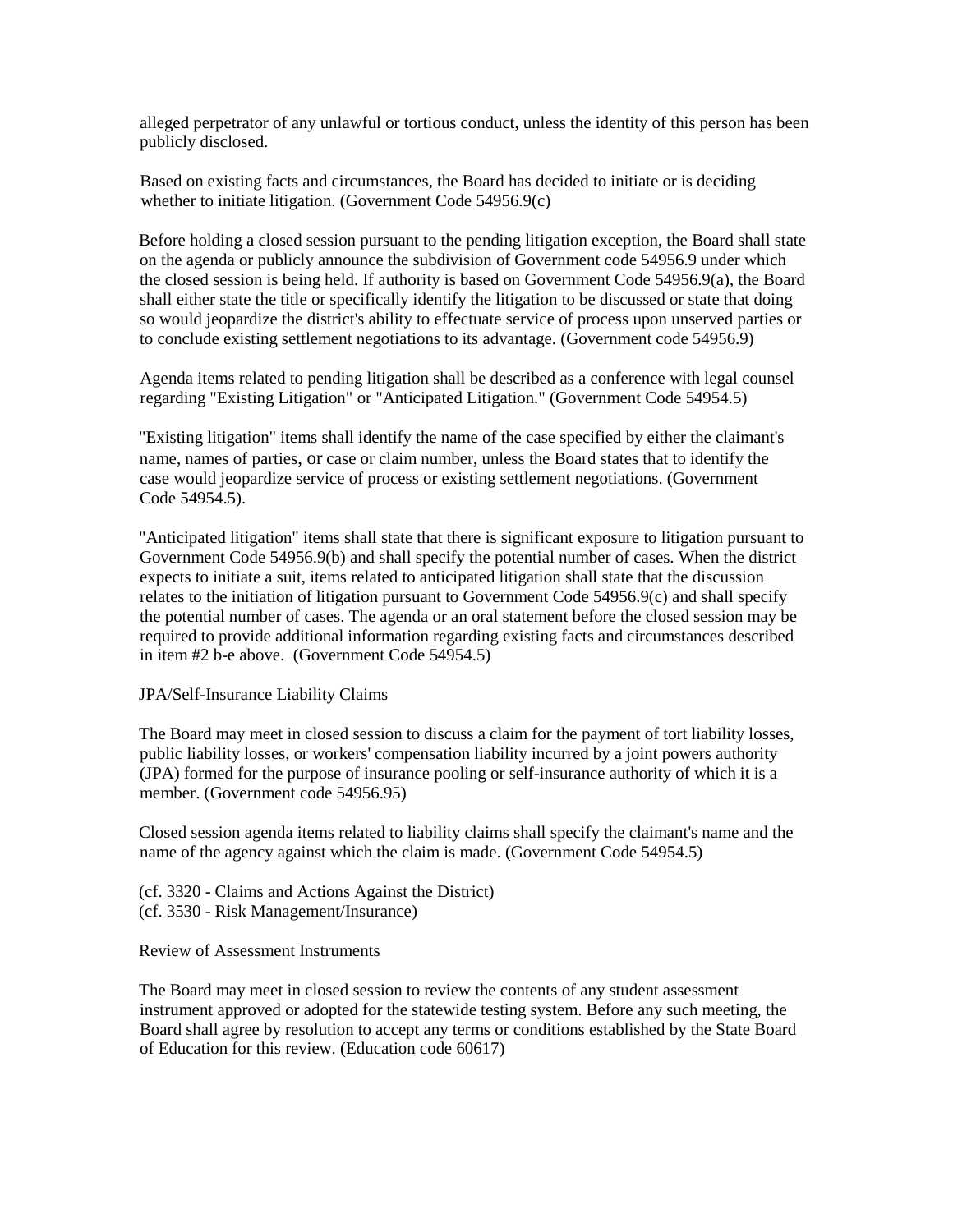(cf. 6162.5 - Student Assessment)

Agenda items related to the review of student assessment instruments shall state that the Board is reviewing the contents of an assessment instrument approved or adopted for the statewide testing program and that the Education Code 60617 authorizes a closed session for this purpose in order to maintain the confidentiality of the assessment under review.

*Fresno Unified School District does not harass, intimidate, or discriminate on the basis of race, color, ethnicity, national origin, ancestry, age, creed, religion, political affiliation, gender, gender identity or expression or genetic information, mental or physical disability, sex, sexual orientation, parental or marital status, military veteran status, or any other basis protected by law or regulation, in its educational program(s) or employment.*

Legal Reference: EDUCATION CODE 35145 Public meetings 35146 Closed session (re student suspension) 44929.21 Districts with ADA of 250 or more 48918 Rules governing expulsion procedures; hearings and notice 49073 Release of directory information 49076 Access to records by persons without written parental consent 49079 Notification to teacher re: students whose actions are grounds for suspension or expulsion 60617 Meetings of governing board GOVERNMENT CODE 3540-3549.3 Educational Employment Relations Act 6250-6268 California Public Records Act 54950-54963 The Ralph M. Brown Act

COURT DECISIONS Bell v. Vista Unified School District, (2001) 82 Cal.App. 4th 672 Fischer v. Los Angeles Unified School District, (1999) 70 Cal.App. 4th 87 Furtado v. Sierra Community College District, (1998) 68 Cal. App. 4th 876 Roberts v. City of Palmdale, (1993) 5 Cal.4th 363 Sacramento Newspaper Guild v. Sacramento County Board of Supervisors, (1968) 263 Cal.App. 2d 41

ATTORNEY GENERAL OPINIONS 78 Ops.Cal.Atty.Gen. 218 (1995) 59 Ops.Cal.Atty.Gen. 532 (1976)

Management Resources: CSBA PUBLICATIONS The Brown Act: School Boards and Open Meeting Laws, 1999 ATTORNEY GENERAL PUBLICATIONS The Brown Act: Open Meetings for Legislative Bodies, California Attorney General's Office, 2002 CALIFORNIA CITY ATTORNEY PUBLICATIONS Open and Public III: A User's Guide to the Ralph M. Brown Act, 2000

WEB SITES CSBA: http://www.csba.org California Attorney General's Office: http://www.caag.state.ca.us